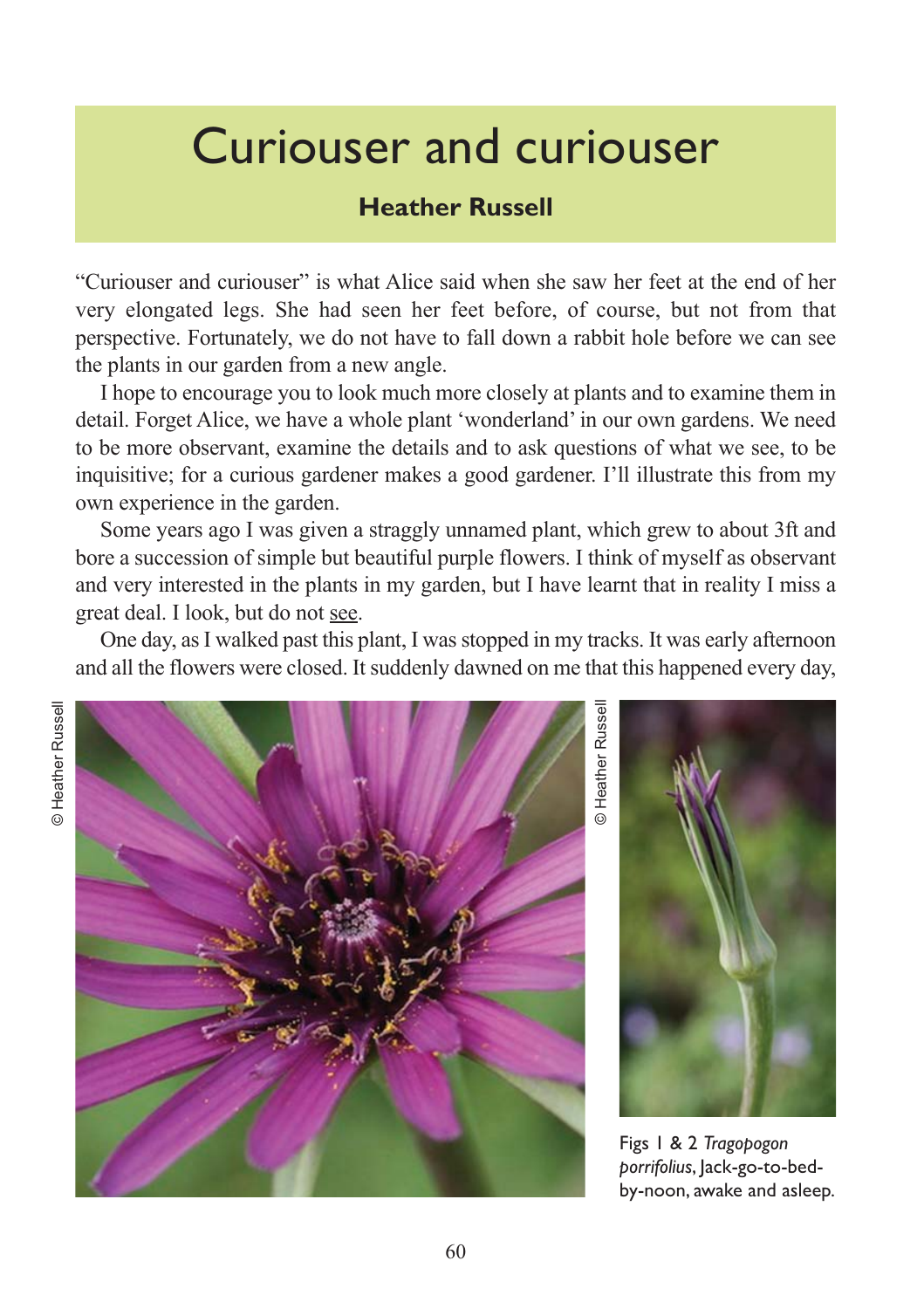though it had taken me several weeks to notice it. I felt rather stupid, and it made me realise just how much more I must be missing!

Stimulated to do some research, I found that the plant was salsify and went by the impressive name of *Tragopogon porrifolius* (fig. 1). The flowers did indeed close at midday, reflected by the common name of Jack-go-to-bed-by-noon (fig. 2), one of those memorable, descriptive colloquialisms. It is heliotropic – the flowers follow the sun around – which is probably why the cell structure of young stems allows you to bend them gently to a new, temporary position. I could feel a fascinating tingling sensation with my fingers when I did so.

I am only a point-and-shoot photographer, but photographs, taken on a macro setting then further enlarged on my computer screen, revealed wonderful detail in the centre of the flower. Interestingly, once I had seen it magnified, I was able to see it clearly with my naked eye. Even though it was very clear, I had not focused in on it until my mind's eye had been informed. Scientists report<sup>1</sup> that most of us initially see only the general picture; autistic people and animals see details. So it pays to take that second look.

I confess to having had a tenuous hold on the terminology and identification of the parts of the flower, but I now had the incentive to learn. I could not ignore the interesting 'sex bits' which are, after all, the whole purpose of the bloom. At the centre of this flower are the anthers, the male pollen-producing parts, five fused together to form a tube – you can see the five white dots on each one. The style grows up the centre of this tube and emerges to display the forked stigma, which is the female pollen-accepting organ. This process starts from the outer edges of the flower and seems to trigger pollen production. The flowers open up only in good light conditions, and only for about two days,

before the sepals close up to protect the developing seedhead. Inside, the large, rough seeds and their parachutes develop, until the head opens up to display a long-lasting 'blow ball' before wind disperses them. I find that the seedheads open more successfully in warmer weather. It is monocarpic, selfseeding lightly in my garden and seems to prefer slightly damp conditions. I enjoy having this salsify around, and it's a reminder to me to be much more observant. Fig. 3 *Smyrnium perfoliatum*



© Heather Russell

**D** Heather Russel

<sup>1</sup> *Animals in Translation*, Temple Grandin, pub. Harcourt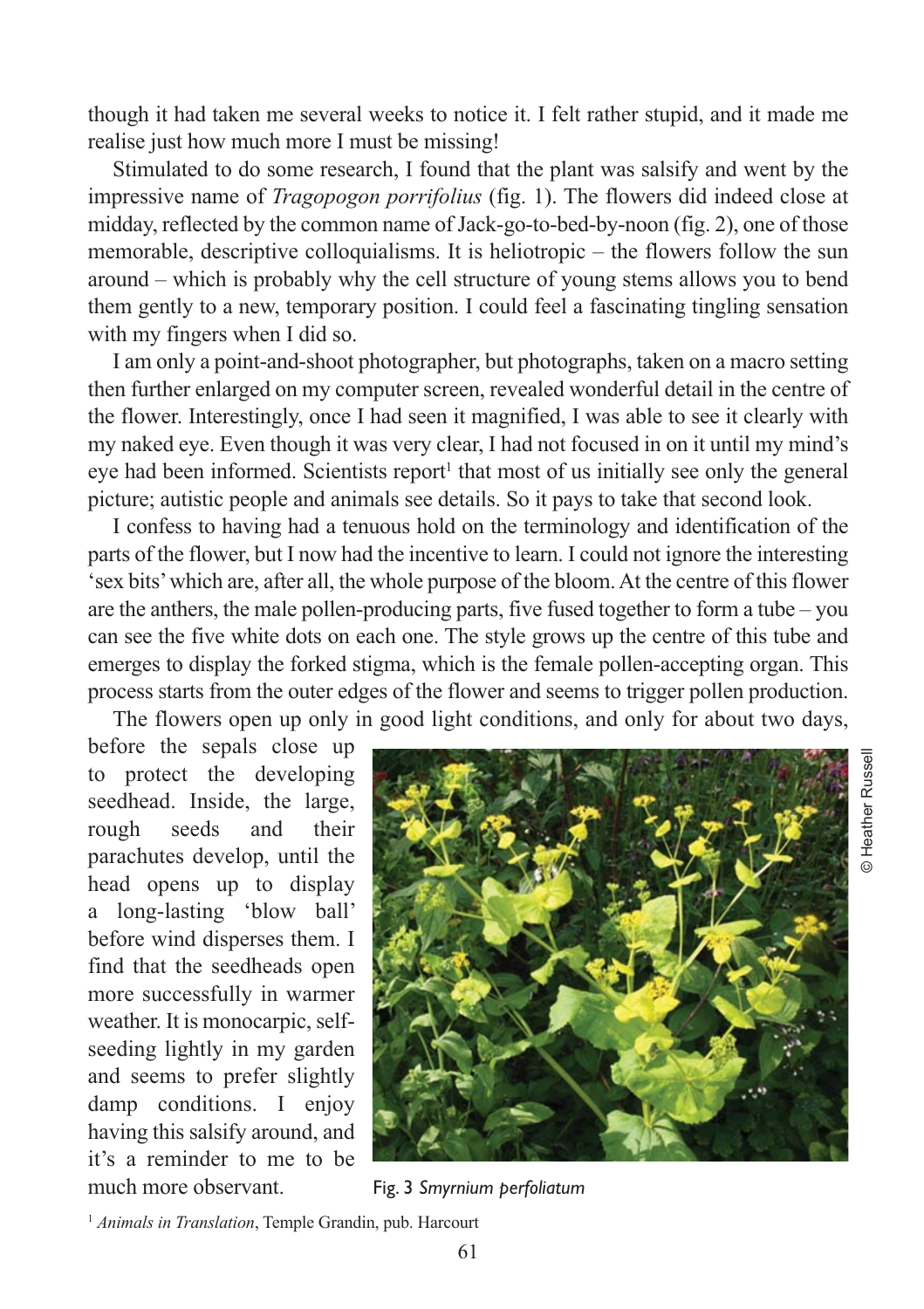From the first time that I had seen the zingy lime-green foliage of *Smyrnium perfoliatum* (fig. 3) in spring, I had tried, unsuccessfully, to buy it. There seemed to be an aura of mystery around it, as different books informed me that it was 'an annual', 'a biennial' and 'a perennial'. Eventually a kind gardener gave me a handful of fresh seed, which was sown between informal planting in a part-shaded position. I eagerly awaited the appearance of plants the following spring, but there was nothing. I was really disappointed. Then I forgot all about it.

At least two years later, in early spring, I noticed two unfamiliar but suspiciously healthy plants that I had no recollection of planting (fig. 4). I suspected a rogue invader and kept a beady eye on them. After a week they were even bigger and I had to know whether it was an unwelcome weed or not, so I forked one of them up. Instead of invading roots, there was a parsnip! A parsnip-shaped root anyway (fig. 5). And then the penny dropped and I realise that it was probably the smyrnium. But what had it been doing for three or four years, and why didn't it look like a smyrnium?

The answer to the second question was soon solved when in early May some new and very different leaves started to develop at the centre of the remaining plant. The pinnate leaves were left behind at ground level, as larger, more familiar, heart-shaped, perfoliate leaves and stem, all in the luminous lime green I had admired, rapidly climbed to about three feet in height, with insignificant flowers. It shone out among the other plants and set off the scarlet *Tulipa sprengeri* a treat (fig. 6).

On examining a photograph I had taken the following year of another plant at the same stage as my 'mystery' plant, I spotted a small seedling with simple cotyledon leaves, and another with two small pinnate leaves, resembling those of the 'mystery' plant. Germination of some of the original seed must have been delayed. Piecing things together over time, I have gained great satisfaction from working out the curious life



Fig. 4 In their first and second years.

cycle of this plant.

In early spring, seeds germinate to produce two simple cotyledon leaves that wither away in a few weeks. They are easy to miss, and vulnerable to hoeing and other gardening activities. The following February/March two small pinnate leaves develop, lasting for some weeks before they too wither away. (I suspect that there can sometimes be a repeat of this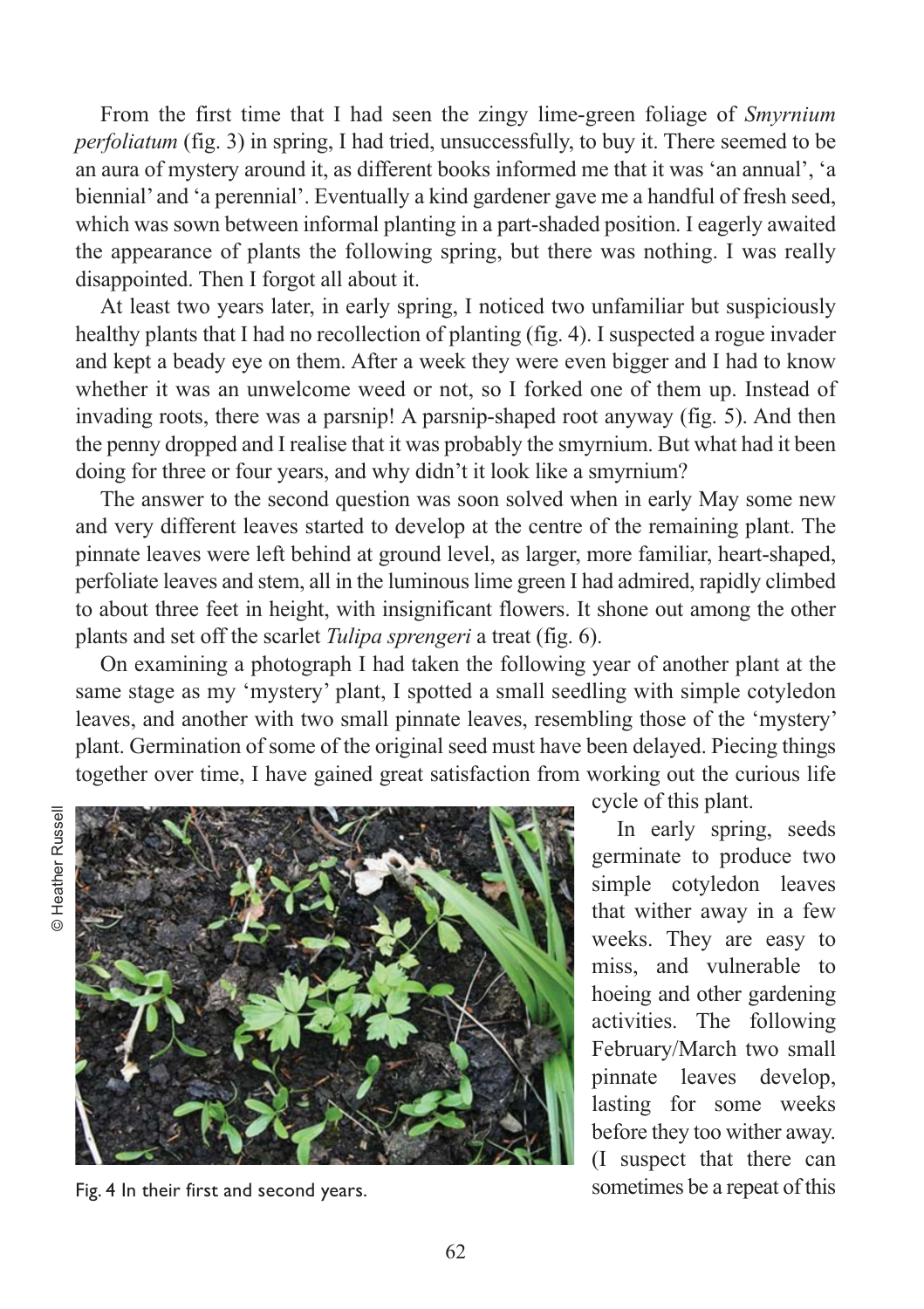stage.) The third year after sowing there is a cluster of larger pinnate leaves, with the secondary growth developing in late spring, to flower in early May, followed by generous seed production in summer. This lengthy cycle means that it takes some years to establish an annual show of mature flowering plants. I will leave you to do the maths!

Seedling roots resemble miniature parsnips, and it is obvious that the final flowering growth spurt depends on the plant having built up sufficient food reserves. I've found it possible to transplant small second-year seedlings, but have not yet proved that they will survive in pots to maturity.

Recently I came across a very lucid account of the habits of *Smyrnium perfoliatum* in *Garden Flowers from Seed* <sup>2</sup> , confirming what I had, eventually, worked out for myself. Instead of regretting that I had not come across this earlier, I felt a great sense of satisfaction that I had discovered it for myself, through query and observation.

My little colony is not yet mature, but I am optimistic, and it has even occurred to me that I may eventually have to curb its spread. I look forward to being in that position, as Christopher Lloyd writes that it looks wonderful in a vase with poet's narcissus and white and purple honesty.

Optimistic as ever, 10 years ago I bought a very small, unnamed eucalyptus seedling from a local nursery, and planted it in our exposed, north-facing 'wild garden', previously called 'the meadow'. It grew steadily to 10ft over 5yrs and proved to be a very hardy, multi-stemmed, or 'mallee' type Eucalyptus. One June day I caught site of something white in the distance, and on investigation was stunned to see that it was flowering. It had never occurred to me that eucalyptus flower in the UK, and I had not a clue as to how they would look. I had noticed some little stubby growths on the new stems some months before, but admit that I did not bother to pursue the subject! They were, of course, the buds, which are produced along the stem of new growth in summer,

to flower the following year.

The flowers were fascinating and beautiful, and every visitor was dragged over to inspect and share in this new discovery. The unusually large number of anthers pushes off the protective cap, or operculum, to open out like a powder puff (fig. 7). The flowers last for about two weeks, but the seeds take months to mature. I have not sown seed but I understand that, if done correctly, they germinate well and grow



© Heather Russell

© Heather Russell

Fig. 5 *Smyrnium perfoliatum* roots like mini parsnips.

<sup>2</sup> *Garden Flowers from Seed*, Christopher Lloyd and Graham Rice, pub. Viking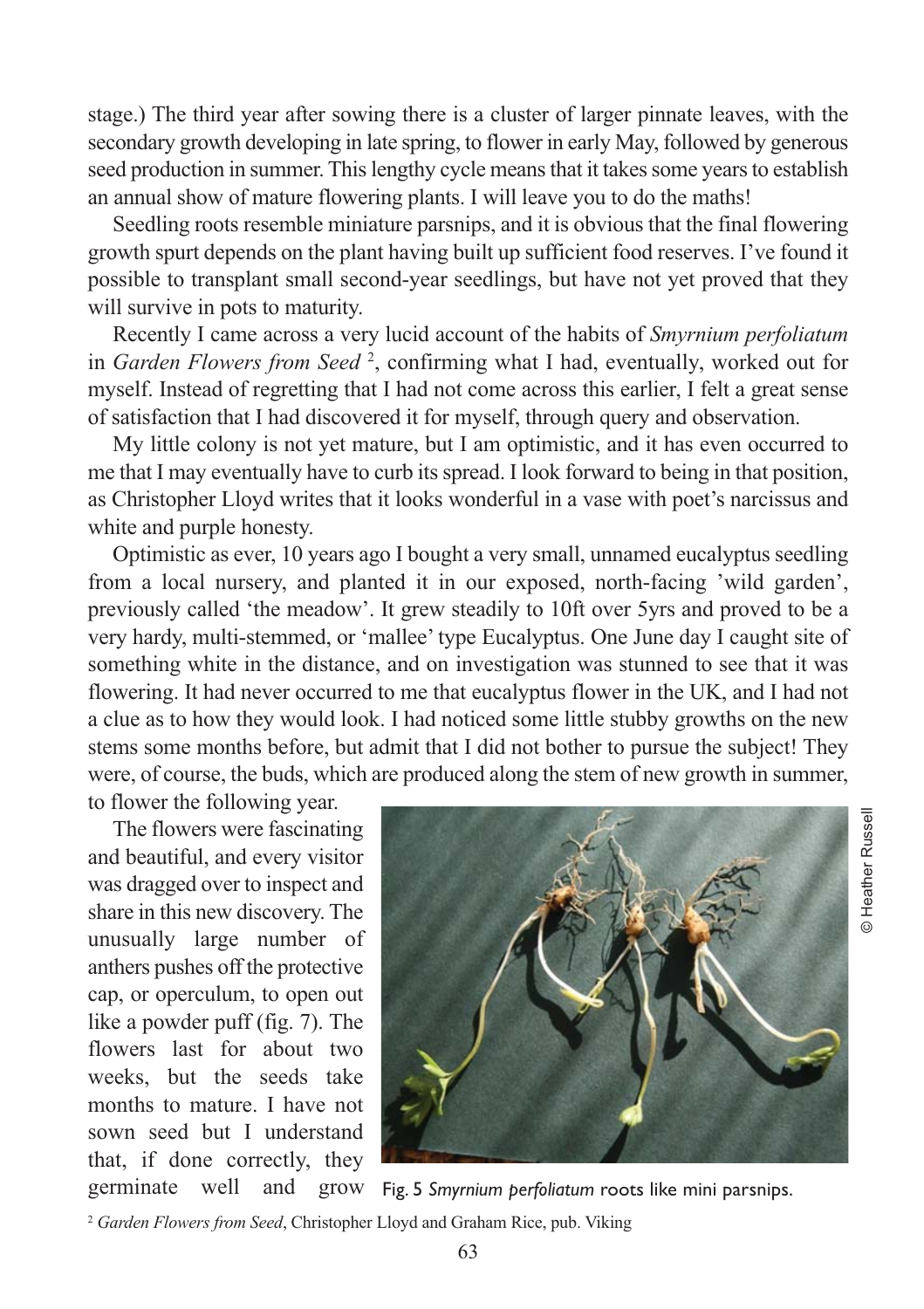rapidly. The seedlings are best planted into the ground, where they are to grow, at a very early stage – before the roots have started to circulate around the pot. As they are evergreen and the wood is dense and heavy, the eucalyptus is very prone to wind rock unless the roots have been able to radiate out well to support the tree. Unfortunately, I've found this to be true, as a 6ft high potted *E. niphophila* blew down in high wind after 2 years.

I have cautiously identified my tree as *E. gregsoniana*, from the foliage and the attractively patterned bark, which developed around the seventh year, and its obvious hardiness. It is also referred to as the 'Snow Gum' as it grows on the sides of mountains where it survives the cold and snow, and I can vouch for that after the heavy snow and weeks of freezing temperatures of the last two winters here in Northumberland. It is clear that the severe weather has damaged the foliage of my tree, but the flower buds seem healthy. I really hope that it survives.

Why this delightful and gracious tree is not better known and grown is a mystery, as its size (up to 12–14ft) makes it particularly suitable for smaller gardens. Its qualities are not obvious when seedlings, and as they need to be sold when very young for



Fig. 6 Full grown, it zings with *Tulipa sprengeri*.

immediate planting, I guess that makes them uncommercial for large nurseries. They are worth seeking out.

There is much beautiful detail to be seen in most flowers; we need little urging to look at them, but I do recommend using a hand lens. Even a very small garden can keep you happily occupied for hours. Selected strains of the annual *rhoeas* poppy are a favourite of mine and always repay scrutiny. Their transient and fragile beauty takes my breath away, especially the elegant colours from the Sir Cedric Morris selections, such as the Mother of Pearl Group, which seed well in my gravel, particularly effective amongst self-set *Eryngium bourgatii* 'Picos Blue'.

Since I have been looking more closely at them, I have been surprised to see how different coloured flowers also have varying colours of anthers and pollen, further enhancing their allure. And now that I am paying more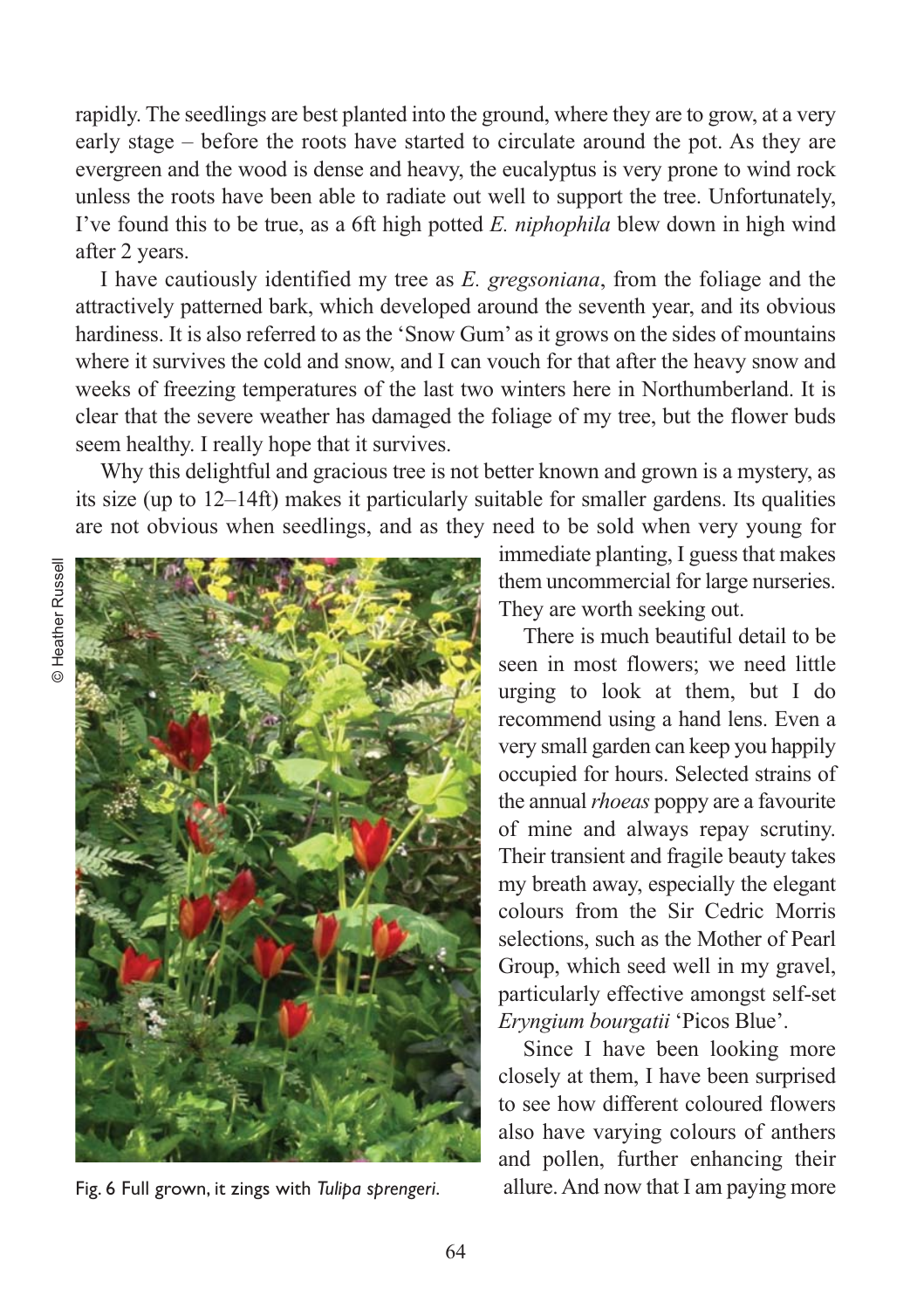attention to the sexual parts of flowers, I have noticed that the poppy's are not typical, and reward enquiry. I've learnt that the male parts, the anthers, are obvious, but where are the female parts, the stigmas and styles? The little felty radiating lines to be seen on the lid of the ovary, or seed case, are the stigmas – the lid is a form of style, and after fertilisation the lid curves up and each point around the edge represents one style. There is one little 'pepper pot' hole between each style. These radiating stigmas vary in number from flower to flower.

The common wild carrot, *Daucus*



Fig. 7 *Eucalyptus gregsoniana*; the operculums (protective caps) are lifting to reveal the flowers.

*carrota* (Queen Anne's Lace), has protective and supporting sepals, which are as beautiful as they are functional, but are seldom noticed. The minute, single red flower in the centre of this white umbel, is often ignored too. It is said to have originated from a drop of blood when the Queen pricked her finger embroidering her lace. It is most

probably a homing signal for pollinating insects.

If you want to examine more curious-looking flowers close up, I recommend a wide variety of *Euphorbia*. Each type is similarly weird but definitely different. Then try to work out and name the sex parts. Have fun!

The many forms of bud, or 'petal packaging', are also worth a closer look. The petals within the protective sepals can be furled round, crushed up, pleated or folded. Some, like poppies, have petals crammed in like parachute silk, which need to smooth out in the sun, others burst into life, like the alliums. The common teasel's bud arrangement is mathematical genius, and the flowers open around the equator of the head first, and then proceed simultaneously to the north and south.

I have only recently discovered the lovely *Verbascum blattaria* f*. albiflorum* (fig. 8), a self-seeding biennial which graces my gravel areas with its tall, self-supporting, wiry stems, bearing white flowers with a pink blush on the rear, followed by shiny, dark, spherical seed cases. It was only when my photographs were enlarged on my computer screen, that I saw the glistening hairs on every part of the plant.

Verbascum flower-buds resemble little origami boxes, which open to reveal flowers with sex parts that look like weird spiders. They certainly repay use of a hand lens to reveal the different parts.

Today we accept that these sex parts are the essential working parts of a flower, but,